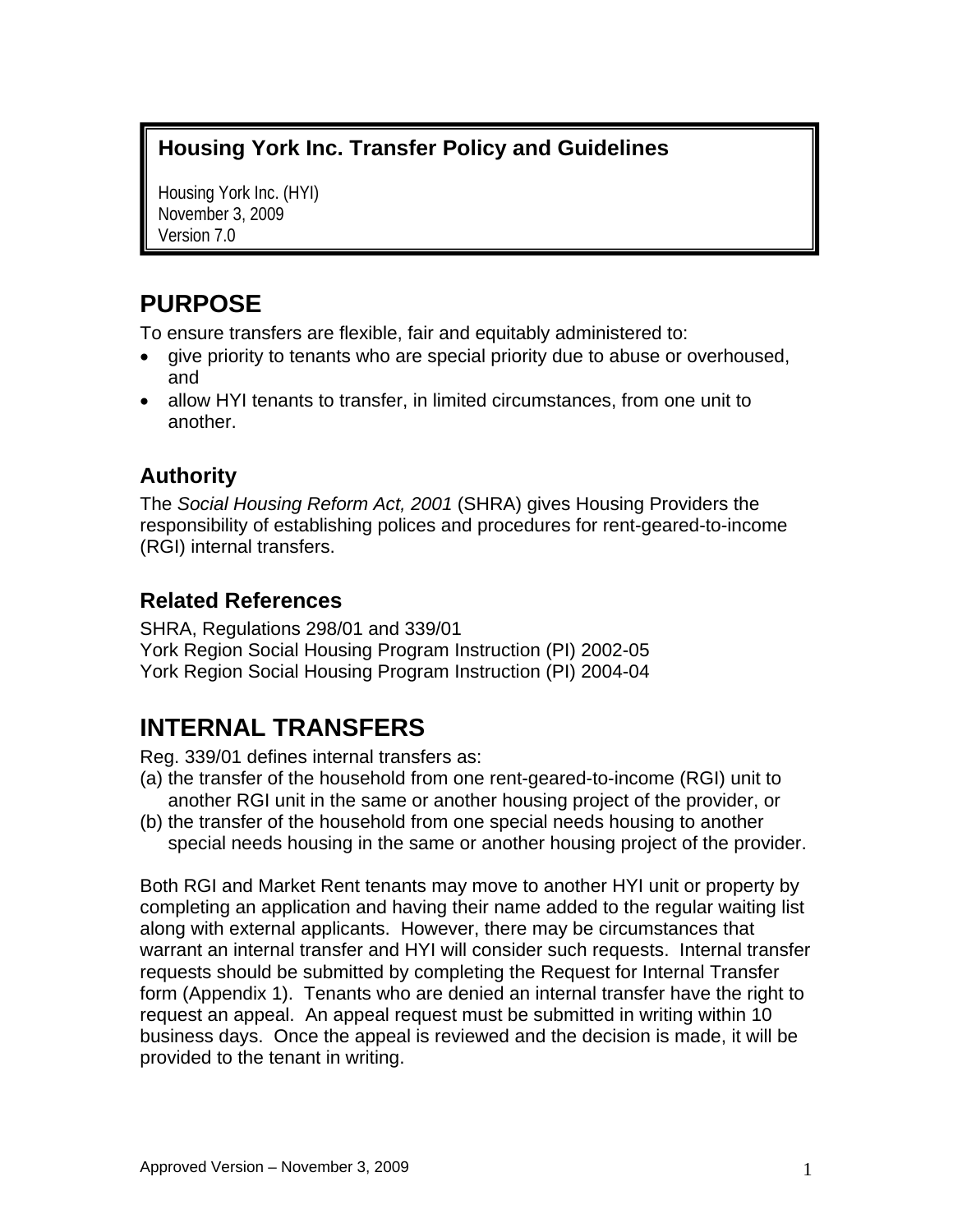## **PRIORITY RANKINGS for APPROVED TRANSFERS**

Approved transfers will be assigned one of three priority rankings:

- 1. Special Priority
- 2. Overhoused
- 3. Health, Transportation and Underhoused

Approved transfers will be offered vacancies on a chronological basis, within categories, unless otherwise stated in the following category definitions.

# *Priority 1: Special Priority (Domestic Abuse) - RGI Only*

The RGI household is seeking to escape family violence from another member of their household. The intent of Special Priority is to assist those who must permanently separate from an abusing individual.

If a household requests Special Priority, they must complete the Request for Internal Transfer form, York Region's Request for Special Priority and Verification of Abuse forms and submits all information to the HYI management office. All information will be forwarded to the Housing Access Unit (HAU) to determine Special Priority eligibility.

If a household is approved for Special Priority, the tenant's request for internal transfer will be placed in the Priority 1 category. Placement on the waiting list is determined using chronological date of Special Priority transfer request.

If the household is not eligible for Special Priority, they will be given the opportunity to request an internal review of the decision.

In the event the household is not eligible for Special Priority, HYI may still consider the household for an internal transfer in the Priority 3 category.

## *Priority 2: Overhoused – RGI Only*

The RGI household requires a transfer due to a change in family size resulting in fewer bedrooms being required. The Property Manager (PM) will send a letter to the household informing them of their requirement to move to an appropriately sized unit (Appendix 4). Sensitivity on approach and timing should be given based on individual tenant circumstances, e.g. spouse passing away.

The letter will explain that they may be able to remain in their community (town, city), must move to a smaller bedroom size to continue receiving RGI subsidy, may receive up to three different transfer offers and are entitled to an internal review of the overhoused decision.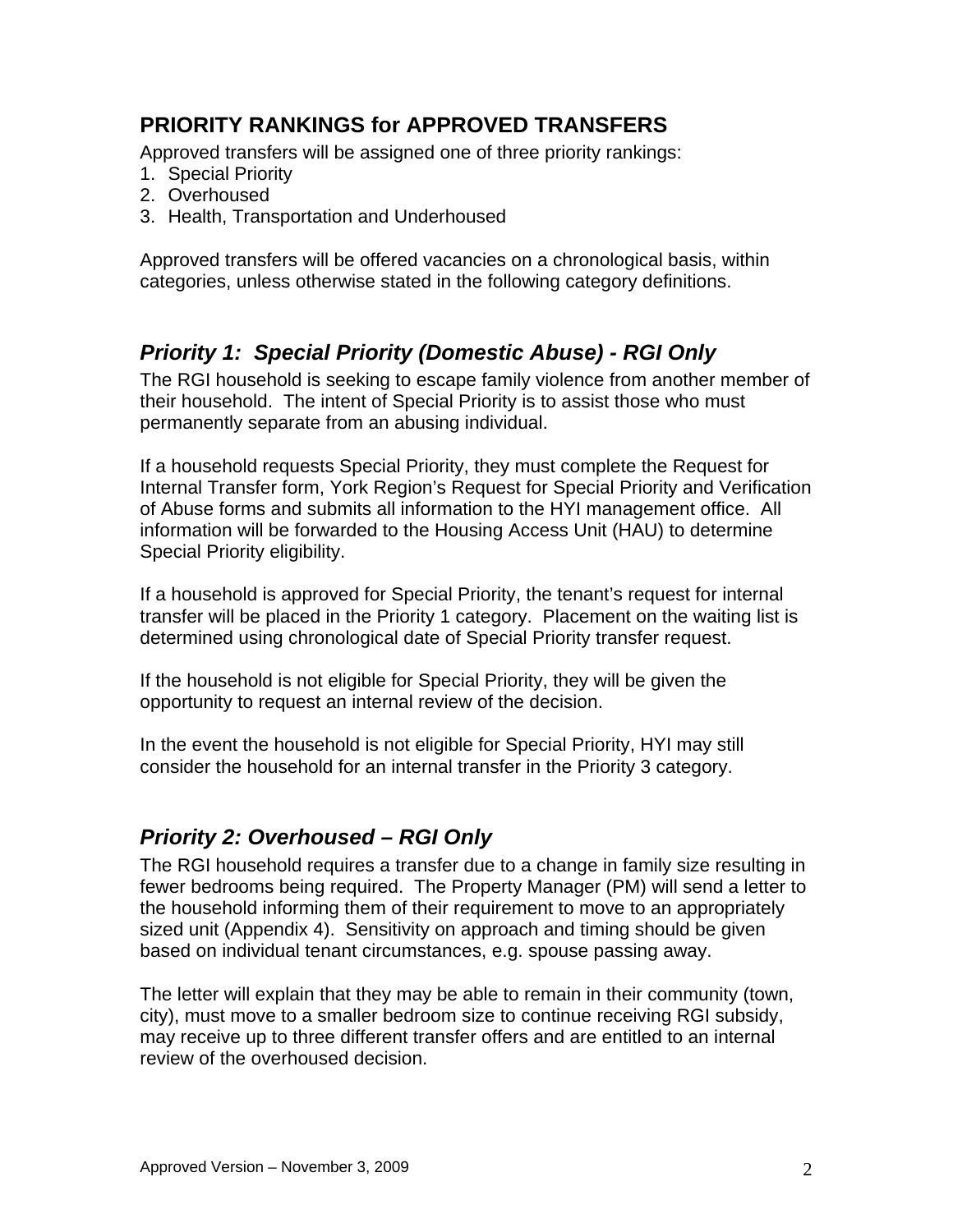#### *Priority 2: Overhoused – RGI Only (continued)*

If no appropriately sized unit exists in the community (whether occupied or unoccupied), then the Property Manager notifies the Service Manager in writing that the household is overhoused and needs to be added to the central waiting list (CWL).

If an overhoused household has not been transferred to an appropriate sized unit within 12 months, HYI will give the household notice that their name will be placed on the CWL for an appropriate sized unit. The waitlist date will be the original application date for RGI accommodation. The household will also remain on the internal transfer list, unless they request that they be removed.

The overhoused household continues to receive RGI while on the internal transfer and/or the CWL. After turning down a second transfer offer, the tenant will receive at least one letter explaining that they must accept their third transfer offer to continue receiving RGI. HYI will notify the HAU of any refusals for units. Given the significance of a loss of subsidy, documented personal contact is also encouraged in addition to the letter.

Overhoused transfers will rank below Priority 1 transfers.

### *Priority 3: Health, Transportation or Underhoused – RGI & Market*

Both RGI and Market Rent households may request a Priority 3 transfer which will be considered chronologically from the date of transfer request, after Priority 1 and Priority 2 transfers are considered. Priority 3 transfer requests include:

- Tenant(s) applying for transfers based on factors that could affect their health in the following areas:
	- mental health
	- physical disability
	- general health

The tenant(s) is required to substantiate the request by providing the Medical Verification Form (Appendix 2), completed by a qualified health care professional.

- Tenant(s) who has frequent travel to employment, school or support service appointments and a transfer would significantly save travel time and/or cost.
- Tenant(s) who requires a transfer due to a change in family size resulting in an additional bedroom(s) being required. They will be placed on the waiting list chronologically using the date that they applied for a larger unit. RGI households must meet occupancy standards as defined by the Service Manager.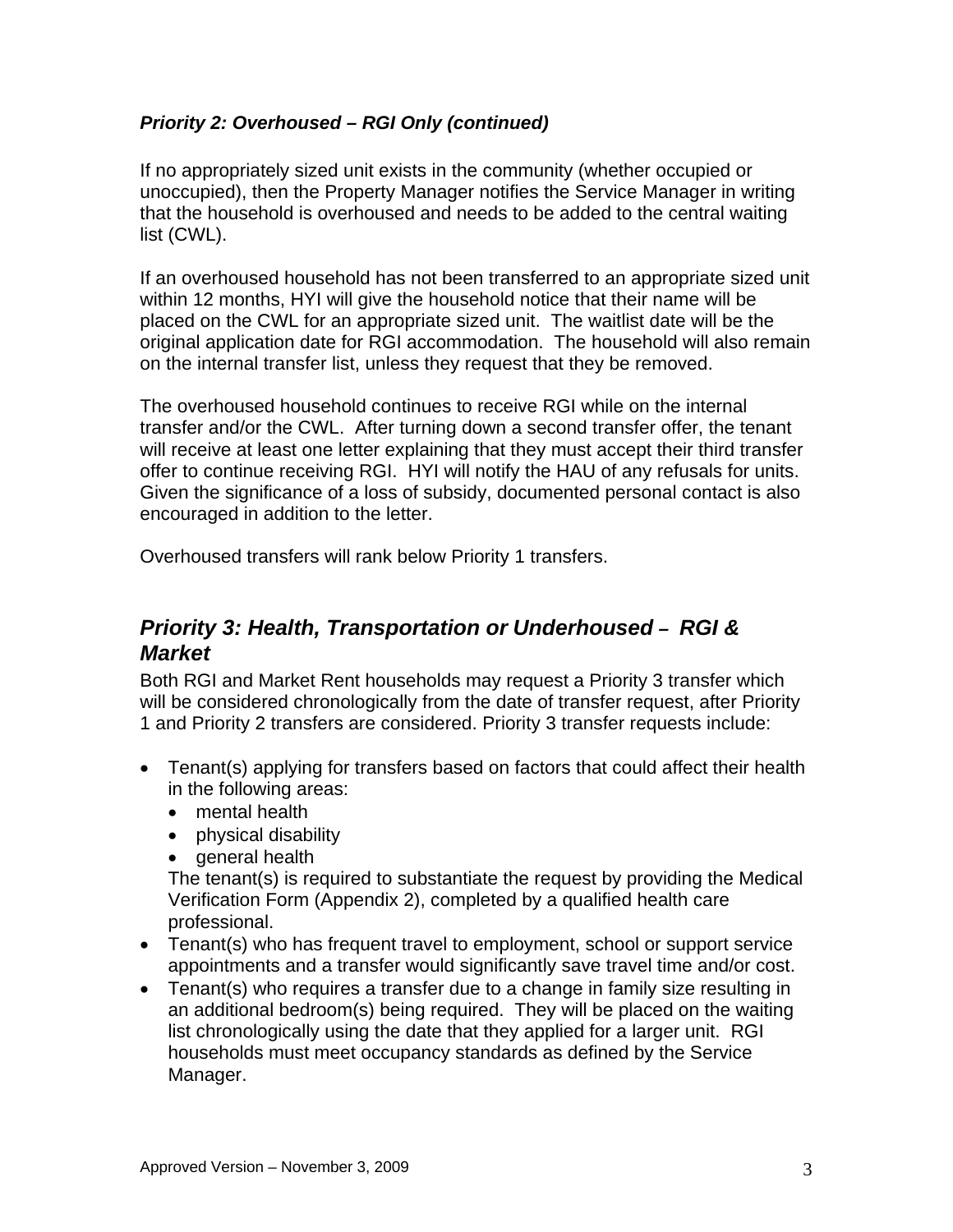#### **Transfer Eligibility Criteria (Priority 3)**

A Priority 3 internal transfer will be considered when the criterion listed below is met:

- have lived in their current rental unit for at least one year
- continue to meet rent-geared-to-income (RGI) eligibility criteria (if applicable)
- tenant is in good standing

A tenant in good standing is defined as:

- **not** have been given a current eviction notice
- have been up-to-date with their rent for a minimum of six months
- **not** owe any other money to HYI or, if they do, they are up to date on their payment agreement
- keeps current rental unit clean and damage-free as defined under the landlord/tenant law

HYI has the discretion to wave any of the above transfer criteria pending extenuating circumstances.

#### **Transfer Requests (Priority 3)**

When a tenant requests a Priority 3 internal transfer, staff will advise the tenant to:

- submit the Request for Internal Transfer (Appendix 1)
- supply supporting documentation

When a completed Priority 3 request is received, staff will complete a package for the Internal Transfer Committee. The package will include:

- Cover Sheet for Internal Transfer Committee (Appendix 7)
- Application for Internal Transfer
- Supporting documentation as provided by tenant

#### **Transfer Committee (Priority 3)**

The Internal Transfer Committee meets regularly to review transfer requests that relate to Priority 3 - Health, Transportation and Underhoused. After a transfer decision is made, the committee either sends the tenant(s) a Transfer Request Approved letter (Appendix 5) or Transfer Request Denied letter (Appendix 6), along with the appeal information. Copies of all decisions are made for the tenant file and internal transfer log (filed chronologically).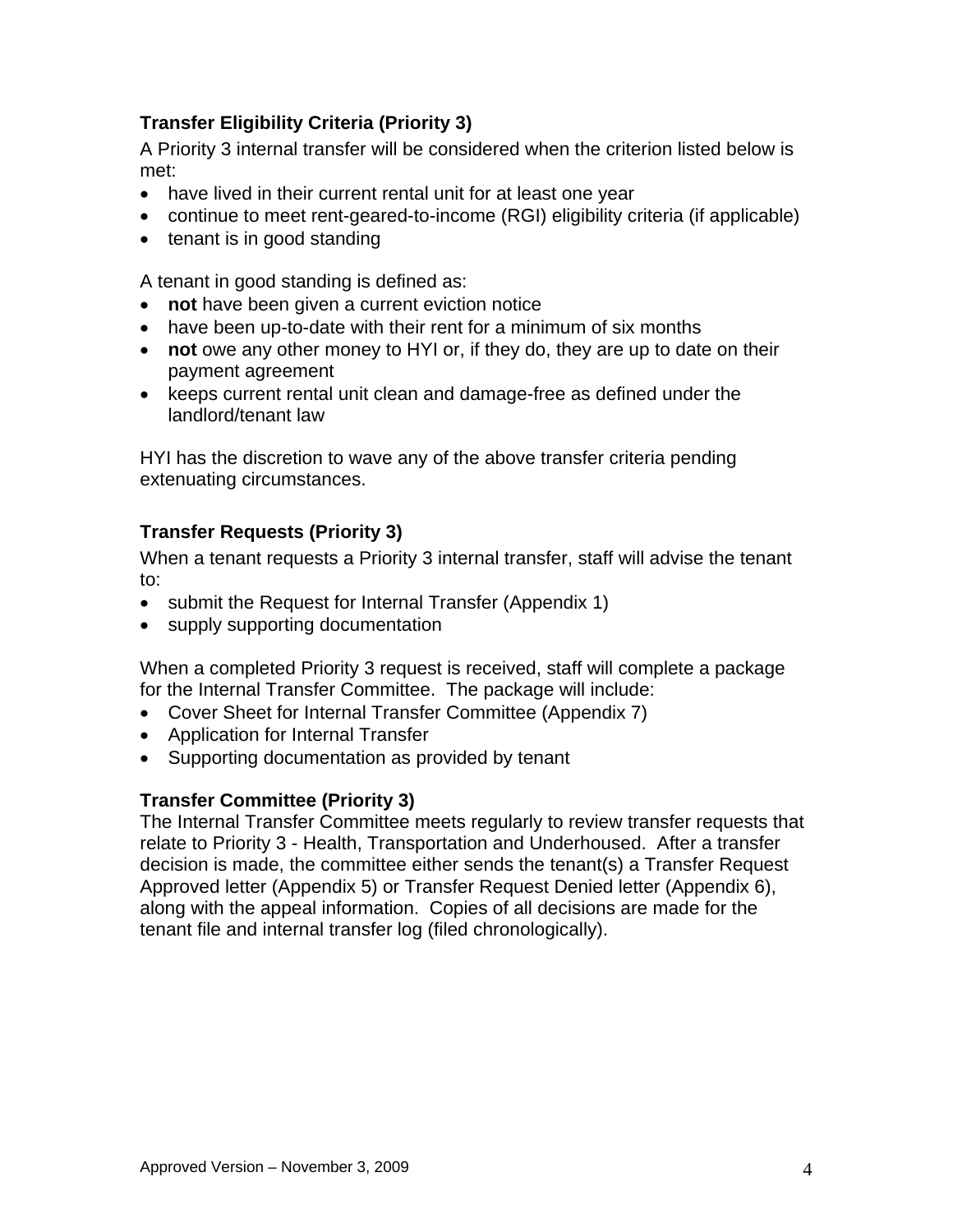## **Appeal or Internal Review of Decisions**

Tenants denied an internal transfer have the option of requesting a review of the decision by submitting either an Appeal Request or an Internal Review (IR) Request. An IR process is used where the decision is based on RGI eligibility or related to overhoused. All other decisions receive an appeal.

Tenants denied transfers are notified that they may apply to one of the waiting lists - CWL for RGI and HYI wait list for market.

## **Offering Vacant Units**

When a unit becomes vacant, staff will:

- Determine if the vacant unit is RGI or market.
- If unit is market, then refer to internal transfer list and select longest waiting market rent household that is in "good standing". If there are no market rent household transfers, then refer to market rent waiting list.
- If unit is RGI, then refer to the internal transfer list and review the next RGI tenant on the list to ensure the following eligibility criteria is met:
	- If the tenant is in the Priority 1 or Priority 2 category, staff will verify that the tenant is not in receipt of a current eviction notice.
	- If the tenant is in the Priority 3 category, staff will verify that they are a tenant in good standing.
	- If there is no appropriate tenant on the transfer wait list, then refer to the CWL next appropriate applicant.

Once a tenant is selected, staff will make three attempts to contact the tenant within a three day period. If staff is unable to contact the tenant in the given time period, the next highest priority tenant will be contacted.

After a unit offer is made, tenants will have 24 hours to accept or decline the unit.

If a tenant from Priority 1 (Special Priority) or Priority 3 (Health,Transportation & Underhoused) declines three reasonable offers, they will cease to qualify for a transfer and will receive a letter informing them of the decision and opportunity for an appeal or internal review. The tenant may not re-apply for a transfer on the same grounds for a minimum period of one year. If the reasons for transfer change, a new Request for Internal Transfer will be completed with the new date.

If a Priority 2 (Overhoused) household refuses a transfer offer, the Property Manager will notify the Housing Access Unit.